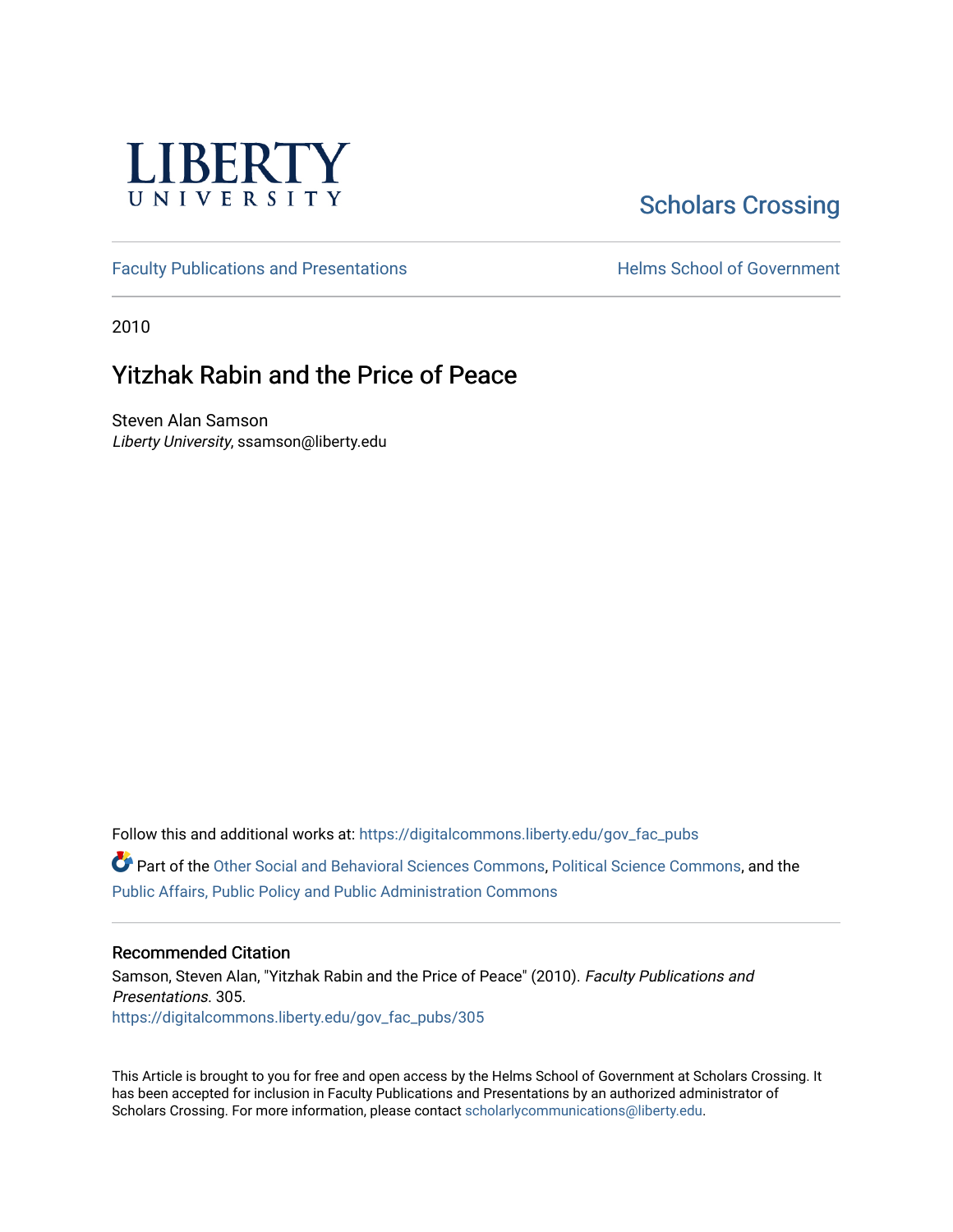

Revistă de Geografie Politică, GeoPolitică și GeoStrategie

# THE GREATER MIDDLE EAST

Editura TOP FORM ASOCIAȚIA DE GEOPOLITICĂ "ION CONEA"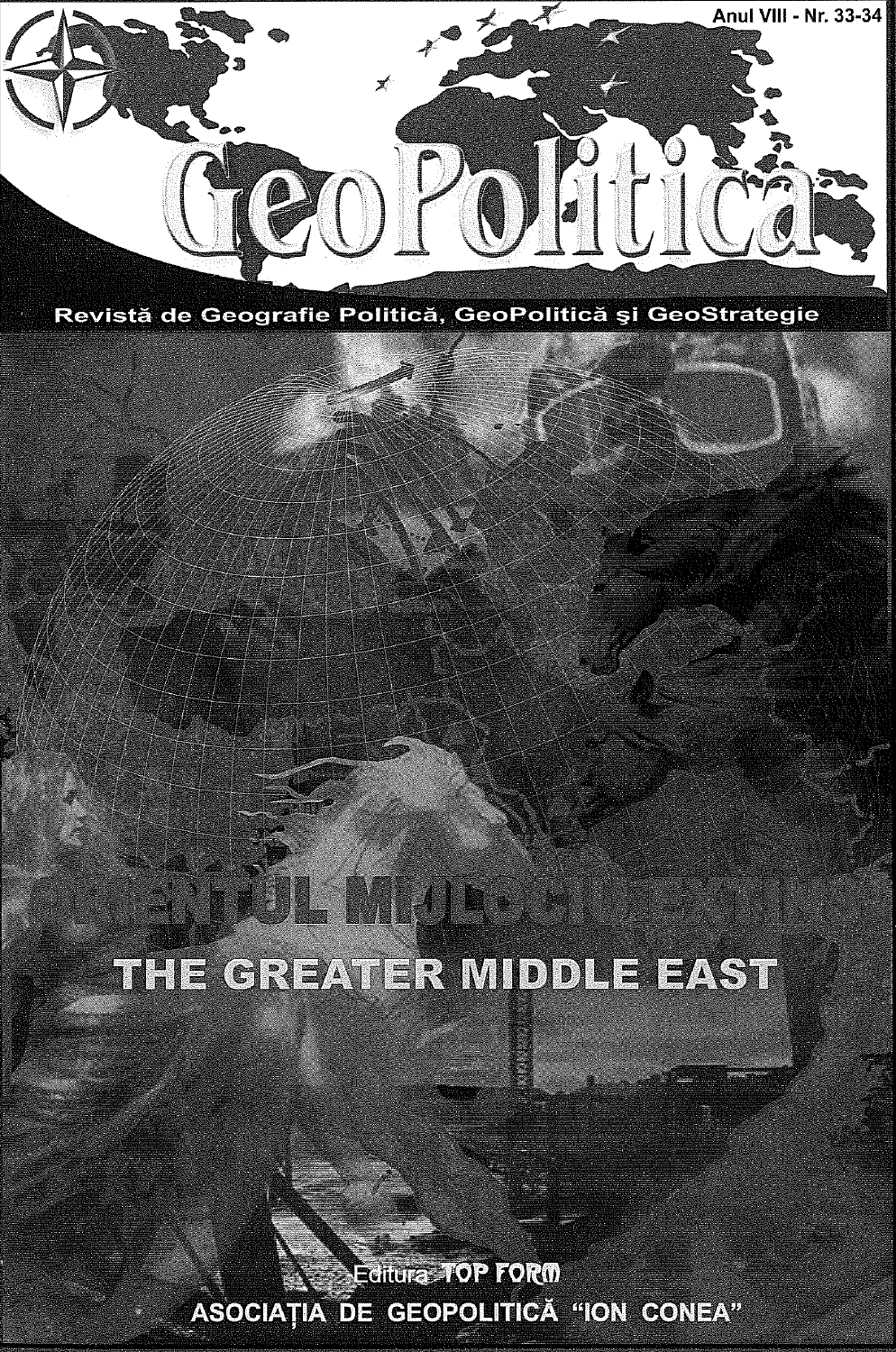### YITZHAK RABIN AND THE PRICE OF PEACE (in the Middle East)

#### Ph.D. Steven Alan SAMSON'

The beauty of Israel is slain upon thy high places; how are the mighty fallen! (2 Sam. 1:19)

The assassination of Israeli's prime minister, Yitzhak Rabin, and moments after speaking of his hopes for peace at a large public rally in Tel Aviv late in 1995 gave his death the added poignancy of the image of an old soldier giving up his life in the pursuit of peace. But the assassin's bullets were also aimed at the heart of an entire nation. The same could be said of the assassination of John Fitzgerald Kennedy on November 22, 1963, Rafiq al-Hariri on February 14, 2005, and Benazir Bhutto on December 27, 2007. The assassination of Ahmed Shah Massoud in Afghanistan preceded the 9/11 in New York and Washington attacks by only two days.

The scope of the horrors that have accompanied twentieth century warfare and ethnic strife is unimaginable. Few occasions are more calculated to cut us to the quick and even fewer expose the vulnerability of the body politic more dramatically than the assassination of a national leader. It reduces the unimaginable to human scale.

Nearly seventy years ago, soon after the fall of Paris to the German army in 1940, the philosopher Simone Weil wrote an essay on the *Iliad*, noting that the greatest calamity the human race can experience is the destruction of a city. Few calamities resonate with greater intensity even centuries later than the fall of Troy, Carthage, Jerusalem, and Constantinople. An assassination is a microcosm of such a calamity. The word "assassin" derives from the name given a secret Muslim fraternity in the Middle Ages called the "hashish-eaters." The young initiates into this cult were transported to "paradise" during a drug-induced stupor, permitted to sample its pleasures, then afterwards "brought down to earth" and instructed to kill the enemies of the sect, whether rival Muslims or Christian crusaders. It is hard to imagine a more fanatical foe than one who knows he will be immediately transported to paradise if he dies in the service of his deity. We need only to be reminded of the Viking berserkers, the Turkish janissaries, or the Japanese kamikaze pilots to sense the terror they struck into the hearts of their enemies.

This also describes the uncanny relationship assassination bears to politics. It is not simply the pursuit of political goals by non-political means. Political terror, whether it takes the form of random acts of violence or takes aim at key individuals, is designed to weaken an established political order by intimidating and demoralizing the entire body politic.

The word "terrorism" was introduced into the English language in 1795 around the time of Maximilian Robespierre's Reign of Terror in revolutionary France. But like the old blunderbuss it is an extremely volatile weapon. In the end, Robespierre's head joined those of his victims in the basket at the base of the guillotine.

The rise of systematic, state-sponsored terrorism on an international scale and the cooperation of various terrorist factions in recent decades has made Americans more securityconscious, but its precedents may be found in ancient times, as for instance in the lists of proscriptions that marked the century-long decline and fall of the Roman Republic. These early bills of attainder put a price on the heads of leading citizens who were members of one or another of the political factions that persecuted each other in turn as their political fortunes rose or fell. Beginning with the Gracchus brothers, factional leaders sought to extend their terms of office and some even raised private armies. Populist demagogues would alternate with defenders of the old order.

Among the great names of the day - Manus, Sulla, Catiline, Crassus, Pompey, Caesar, Cicero, and Mark Antony - only Sulla died in bed.

<sup>•</sup> United States of America.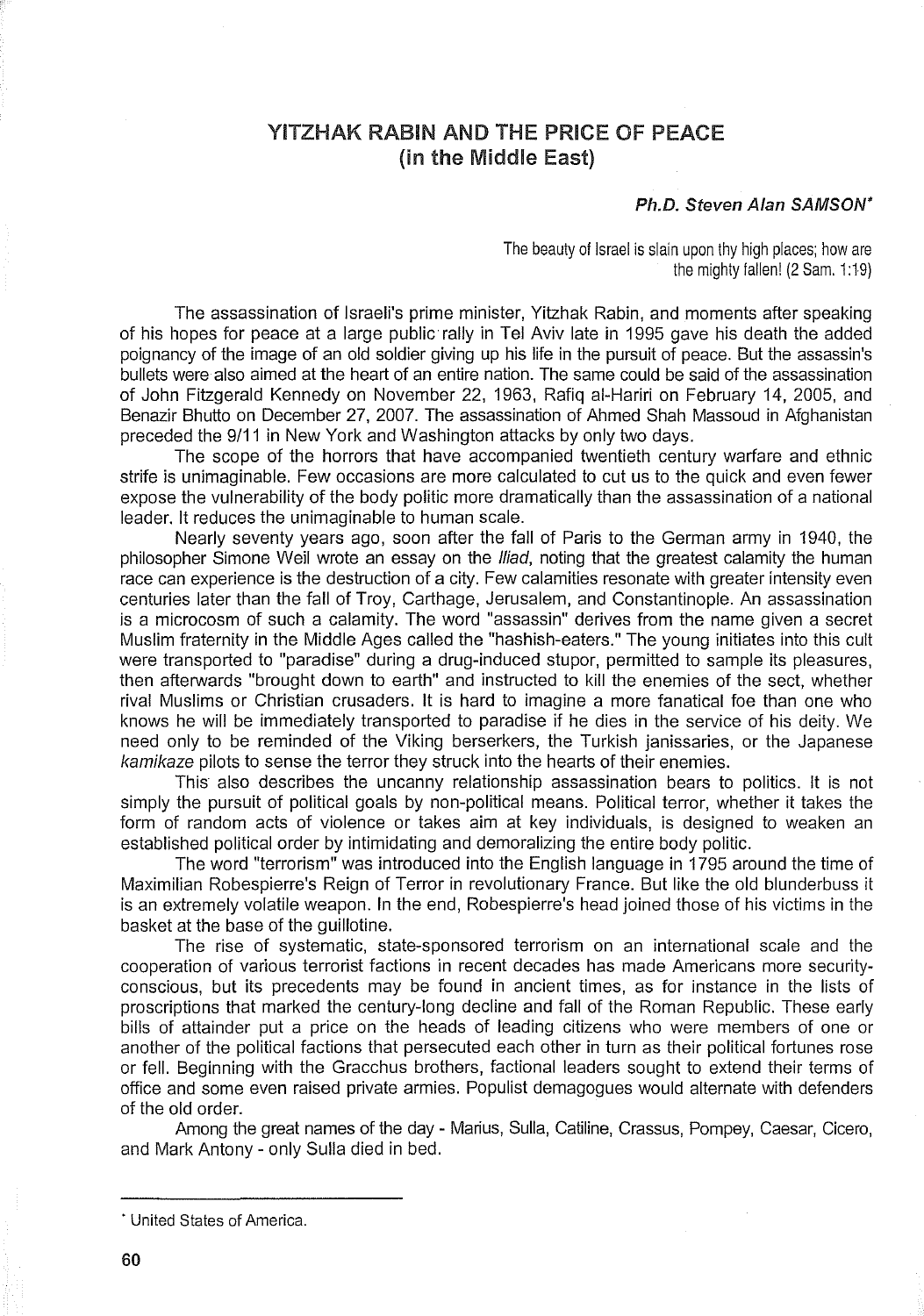An abundance of parallels with Rabin's assassination may also be found in contemporary examples. Anwar al-Sadat and Mohandas Karamchand Gandhi sought to bring peace to heal the wounds of war in Egypt and India respectively, only to be murdered by fanatical co-religionists. Emperor Haile Selassie, who so dramatically appealed to the League of Nations to take action against Italian aggression in the 1930s, was murdered by Marxist rebels nearly forty years later. Jordan's King Hussein and Fidel Castro both survived numerous attempts on their lives.

Assassination has clearly altered the course of history in unanticipated and sometimes almost unfathomable ways. The assassination of Ngo Dinh Diem and his brother three weeks before the assassination of President Kennedy led to a further deepening of American intervention into Vietnam. The murder of the Archduke Francis Ferdinand by a member of the Serbian Black Hand precipitated the First World War and hangs like a shadow over events in that region to this day. The assassination of a British prime minister in 1812 delayed the offering of concessions to the United States that might have prevented the War of 1812. In the 16th century, Spain's Philip II put a price on the head of the hero of Dutch independence, William the Silent, who recovered from one assassin's bullet and sought to make peace before falling three years later to another's. It took an additional six decades before Spain recognized Dutch independence.

The assassination of William the Silent is also notable for its connection with another of history's great calamities: mass murder or genocide on religious or ideological grounds. Entire cities were destroyed by the Spaniards under the Duke of Parma, who also condemned all heretics - that is, Protestants - to death. The Thirty Years War, which destroyed much of Germany, ended in a peace of exhaustion and led to a period of more limited warfare. But more than a century later, the French Revolution became the major proving ground of modern ideological warfare. Many of the familiar techniques of modern journalism, propaganda, and partisan politics, not to mention clothing fashions, may be traced to revolutionary France. Nationalism, socialism, communism, and anarchism owe much of their character to French revolutionary ideologies.

Hannah Arendt's theory of modern totalitarianism includes anti-Semitism as one of the basic ingredients. Pogroms [genocide] against Jews swept through Russia and Poland late in the 19th century. Other groups, like the Armenians, suffered tremendous losses at the hands of Turkish nationalists. The Jewish industrialist, Walther Rathenau, whose economic policies helped keep Germany going during the First World War, was murdered by a German nationalist in an act of anti-Semitic violence that presaged the rise of Hitler's thugs. The word "thug," by the way, comes from the Hindu Thuggees, a band of professional robbers and cutthroats who terrorized British India.

Let us now bring these reflections back into sharper focus so we may see the circumstances of Yitzhak Rabin's assassination in terms of a more specifically Israeli context. The Rabin assassination may be regarded as yet another episode in a long-standing internal quarrel over the nature of Israel itself. The already debate over who was to control the West Bank following any peace settlement risked further polarization due to a little noted historical fact. This assassination was not the first of its kind in modern-day Israel.

During the two years since the Israeli governrnent reached an accord with Palestinian leaders in 1993, the debate in Israel over the future of the occupied West Bank and its Jewish settlernents had degenerated into wild accusations and character assassination. Gen. Rabin, the hero of the Six Day War in 1967, was publicly attacked as a murderer and traitor. Some militant rabbis reportedly called for his assassination for appeasing Israel's enemies and giving up a claim to historical Israeli territory. Those who were arrested in connection with the murder lived in the West Bank settlements and had been linked to religious nationalists associated with late Rabbi Meir Kahane, the founder of the militant Jewish Defense League who was murdered five years earlier in New York by an Arab extremist.

Before examining the earlier roots of this dispute in British Mandatory Palestine, let us first reach back to an even earlier period. As much as any other event, it is the Jewish civil war described by Josephus that seems to loom in the background. Bands of Zealots were formed to protest Roman rule and to terrorize Jews who cooperated with the Roman authorities. They wished to drive out all intruders and restore the nation and reclaim the territory of Israel. Armed